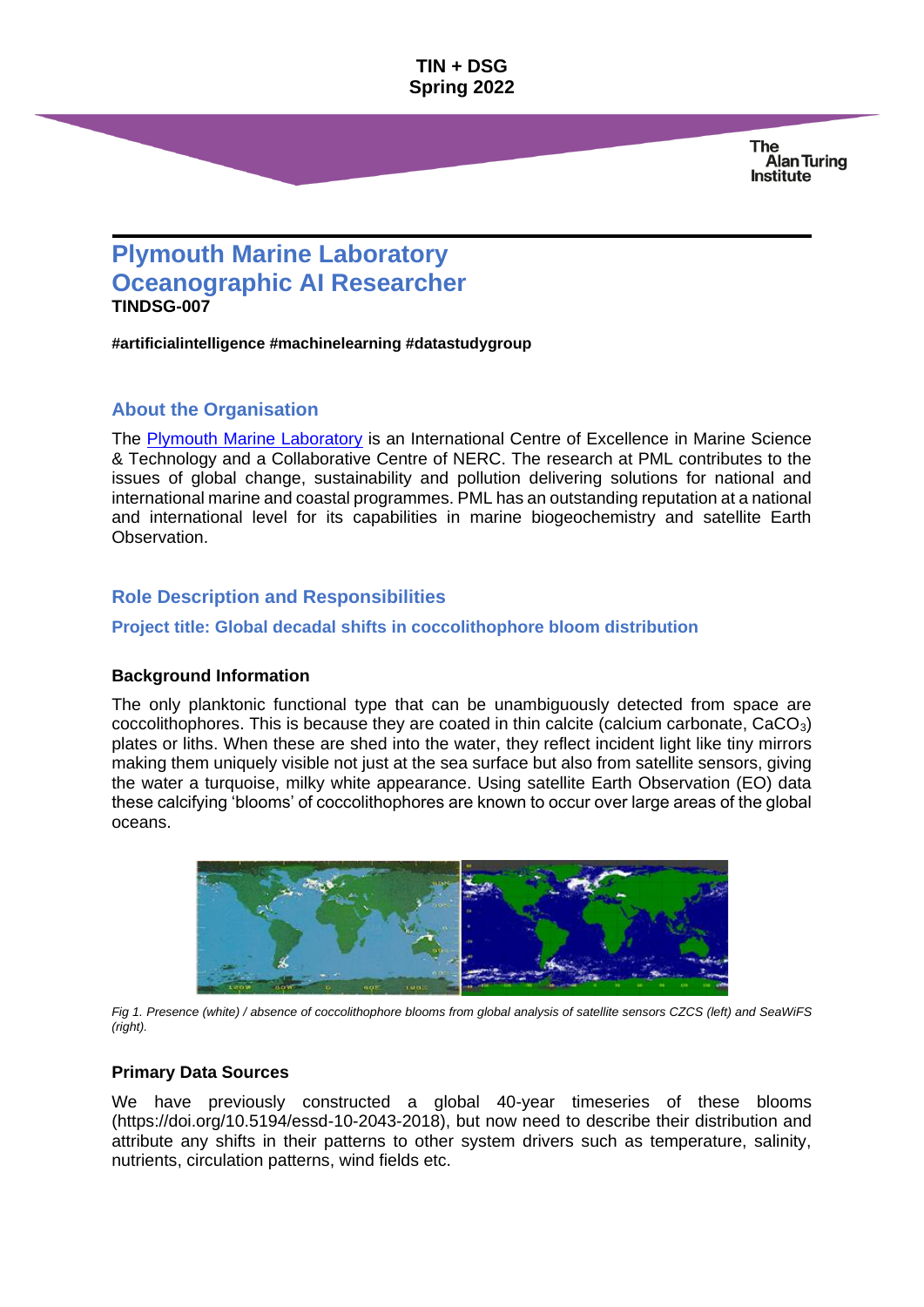## **TIN + DSG Spring 2022**

#### **Analysis Methods Required**

Solving the question of what the primary driving factors are behind global coccolithophore bloom distribution is a long-standing problem in marine ecology, which various investigators have sought to answer for the past  $10 - 15$  years. The main difficulties are that the datasets showing their distribution globally (consistently) are relatively recently available (last 5 years). We know that they are likely driven by changes in physical and chemical forcing, but finding these patterns and linkages is difficult. Therefore, this internship will investigate the changing patterns using skills in handling Big Data and employing statistical techniques within a framework of Artificial Intelligence and Machine Learning.

#### **Team and Responsibilities**

The intern will be part of the Marine Biogeochemistry and Observations group at PML and will work closely with the satellite EO group via the NERC Earth Observation Data Acquisition and Analysis Service (NEODAAS). They will be responsible for:

- Coding and implementing the various algorithms on the PML compute infrastructure (Python, Jupyter Notebooks)
- Keeping a high-quality record of their research and progress whilst at PML

## **Expected Outcomes**

The outcomes of the internship will be a well-documented investigation into the shifts in coccolithophore bloom distribution in the global ocean. The intern will be expected to deliver high-quality, well commented and documented code showing the steps taken in the project including the investigations which were not ultimately successful.

The ultimate goal of this internship is a publication in a peer-reviewed journal, which the intern will be an integral part in delivering. If successful, this internship could help settle a 15-year debate on the changes to ocean ecology driven by climate change.

The internship will also be instrumental in the preparation for a Data Study Group challenge that will follow on and expand the intern's work with the organisation. The intern will have the opportunity to represent the organization during the Data Study Group.

#### **Supervision and Mentorship**

The intern will be directly supervised by Dr. Tim Smyth who is Head of Science for Marine Biogeochemistry and Observations at the Plymouth Marine Laboratory. There will also be collaboration and mentorship with other groups within the laboratory, in particular with NEODAAS.

#### **Ideal Intern**

The ideal candidate will have:

- Experience in handling multiple large datasets and implementing algorithms in Python/ Jupyter notebooks

- Familiarity with self-descriptive data formats such as netCDF, HDF and have skills with their manipulation within a coding framework.